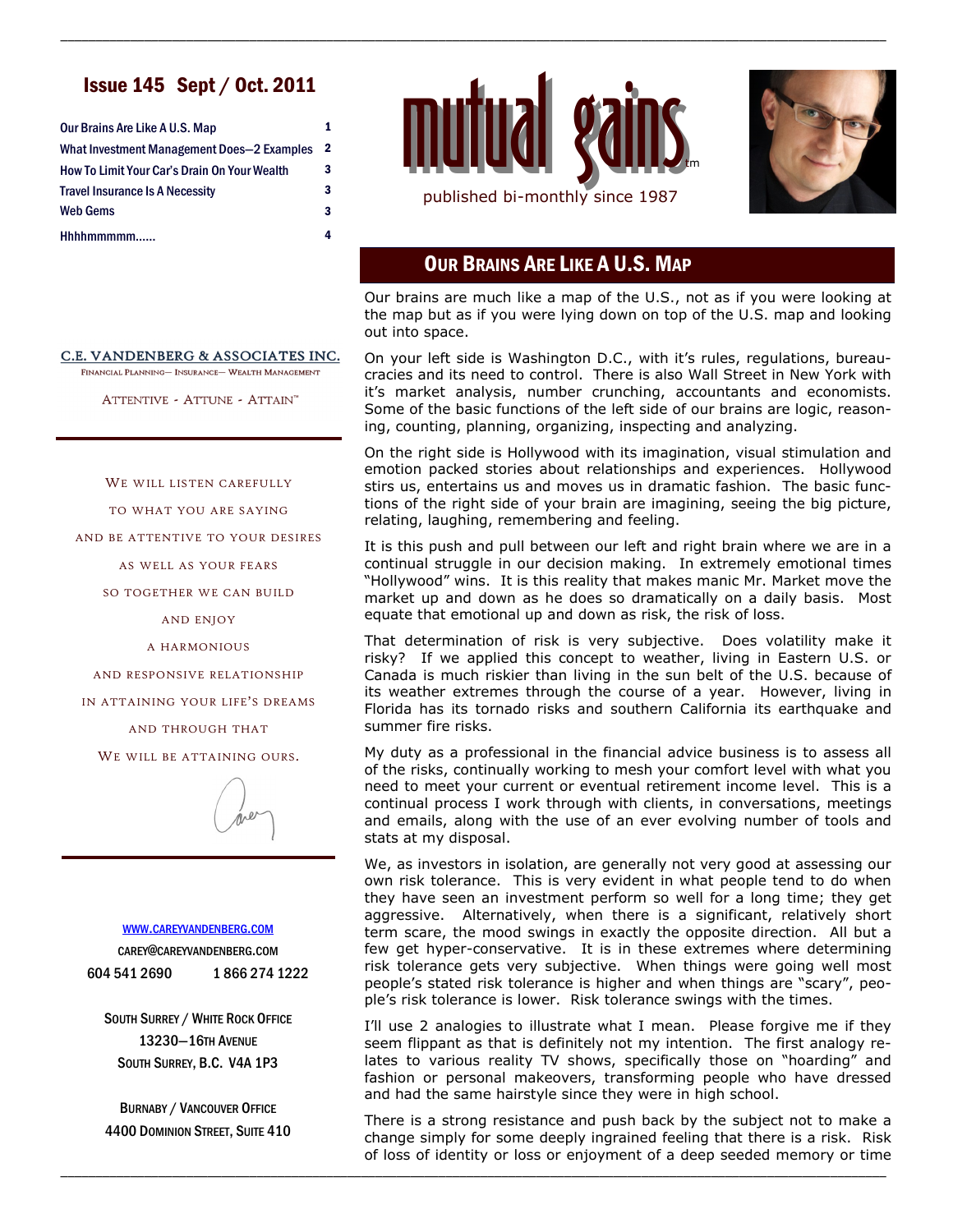#### Page 2

or person in their life. Yet, despite that short term emotional turmoil and perceived risk, the decision to face the risk head on and work through it always turns out for the better.

\_\_\_\_\_\_\_\_\_\_\_\_\_\_\_\_\_\_\_\_\_\_\_\_\_\_\_\_\_\_\_\_\_\_\_\_\_\_\_\_\_\_\_\_\_\_\_\_\_\_\_\_\_\_\_\_\_\_\_\_\_\_\_\_\_\_\_\_\_\_\_\_\_\_\_\_\_\_\_\_\_\_\_\_\_\_\_\_\_\_\_\_\_\_\_\_\_\_\_\_\_\_\_\_\_\_\_\_\_\_\_\_\_\_\_\_\_\_

Another one is a doctor—patient relationship. If a recommended cancer therapy is based on pain tolerance would an alternative to chemotherapy be recommended by the doctor simply because the patient has a fear of needles and doesn't want their hair to fall out? I think not.

With investment choices and ads for them, the most palatable approach, those that fit the comfort level of the day, is often presented. The sale is easy because it feeds the investment mood of the public but is it the right investment to make? Generally, no.

What is considered a low risk portfolio can actually increase the risk of you outliving your retirement income or your portfolio, not being able to give you rising income needed to match the forever increasing cost of your living expenses. Unless you have a vast amount of money and very modest retirement income expectations, you will not fund your retirement by earning less than a 3% long term average on their retirement savings.

To achieve the highest retirement income possible you have to deal with "price uncertainty". You get price uncertainty when you own several smaller pieces of highly profitable businesses like Nestle, Microsoft, TD, Manulife, Tim Hortons, GlaxoSmithKline and Walmart. We don't know what people are willing to pay for these companies today, tomorrow, next month or next year. It is this price uncertainty that scares people out of what they need to own and keeps people away from buying when prices are low. This has been particularly and painfully evident over the past few months. Most, if not all of these companies will be making more money, much more money in the future than they are today. That is exactly what pushes up share prices in the long run. A low pain investment doesn't give you that and when people are selling their painful investments (the ones with price uncertainty) to buy less painful ones is exactly the time you want to stick to them and if at all possible, buy more.

To be successful and achieve what you want to, you have to force the left side of your brain to take charge when difficult decisions must be made. DC has to win over Hollywood because, if you let Hollywood take control your heart will be pounding during the movie but when you leave the theatre, the day to day reality of life goes on.

### 2 EXAMPLES OF WHAT PROFESSIONAL INVESTMENT MANAGEMENT TEAMS DO

The following is a recent, very summarized analysis and activity from one of the investment management firms we use for client portfolios. As we live our day, the investment management firms work on our behalf. They use a thorough and disciplined process when choosing specific pieces for your and my portfolio. Most of the investment management firms I use focus on dividend yields, financial strength and low debt. Also, they are using the heightened price volatility to their advantage. Here are 2 recent examples.

Position management of Canadian Oil Sands (COS)— In February and April of this year, we executed sales in COS to reduce the portfolio  $\frac{1}{535}$ weight of this holding by half. While we expect COS to do very well over the longer term, we felt the share price ran up over it's true worth. The market decline since then has caused COS to fall by  $1/3$ rd. We  $_{527}$ have since reacquired COS, taking advantage of their new much lower price and high dividend yield.

Acquisition of CP Rail shares (CP) - Historically we have owned CN instead of CP because CN is a better run business. It has a culture of effi-





That being said, the shares of less appealing companies can become attractive if their share price is discounted sufficiently. Since the beginning of the year CN was slightly ahead of where it began the year however CP had fallen by 25%. Taking advantage of this wide price discrepancy, we trimmed our allocation to CN in September and used the proceeds to establish a new position in CP.

Though the barrage of negative headlines would lead one to believe that

business conditions are dire, the companies held within client portfolios are actually fairing quite well. Evidence of this is perhaps best embodied in recent dividend activity. This has seen nearly 2/3rds of the companies held in the portfolios we manage, raise their dividends in 2011 at an average rate of over 12%. If company management teams were experiencing or bracing for the worst economic conditions, we would expect them to defensively hoard cash and not commit to higher dividend payouts. They are doing the opposite.

\_\_\_\_\_\_\_\_\_\_\_\_\_\_\_\_\_\_\_\_\_\_\_\_\_\_\_\_\_\_\_\_\_\_\_\_\_\_\_\_\_\_\_\_\_\_\_\_\_\_\_\_\_\_\_\_\_\_\_\_\_\_\_\_\_\_\_\_\_\_\_\_\_\_\_\_\_\_\_\_\_\_\_\_\_\_\_\_\_\_\_\_\_\_\_\_\_\_\_\_\_\_\_\_\_\_\_\_\_\_\_\_\_\_\_\_\_\_



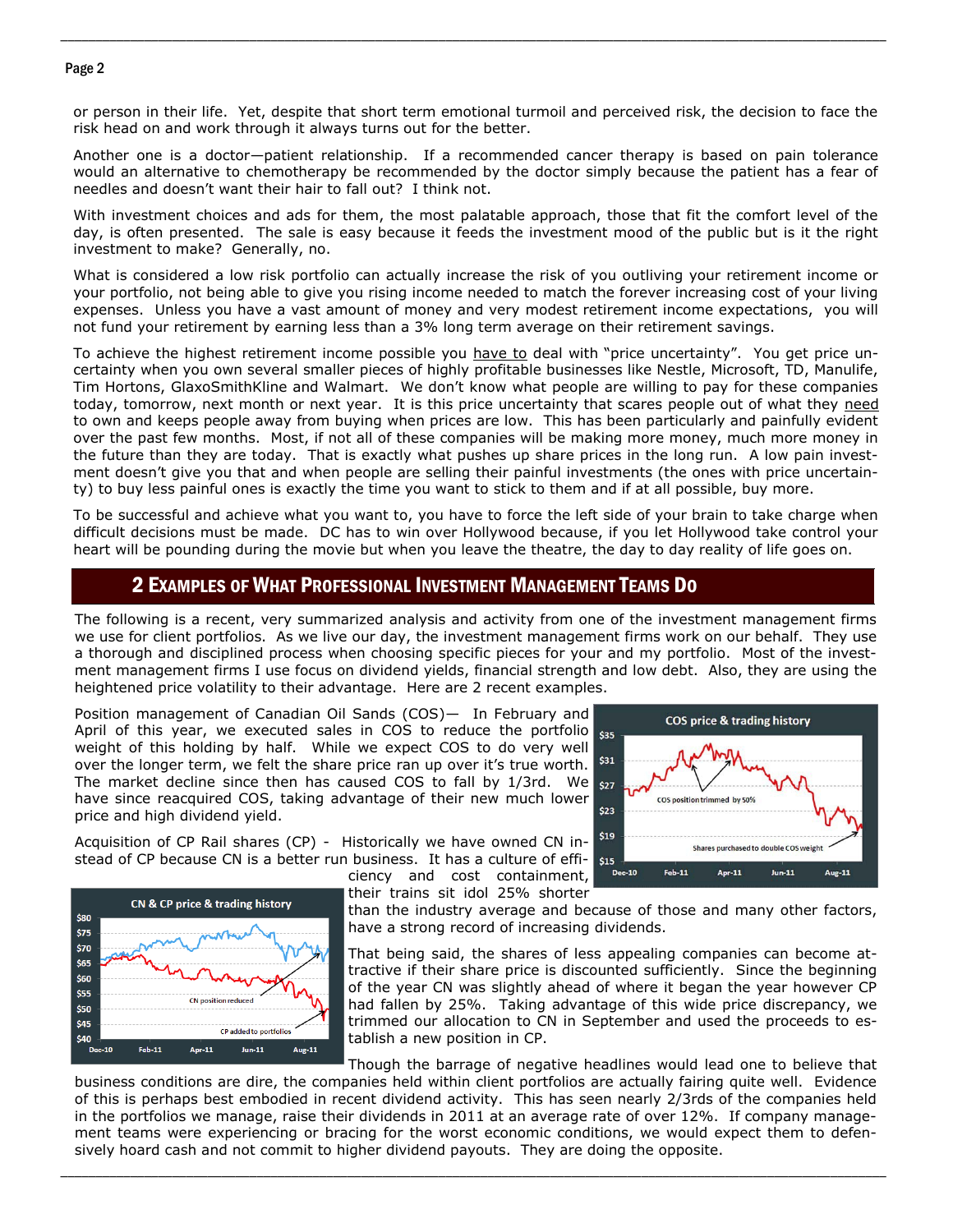## HOW TO LIMIT YOUR CAR'S DRAIN ON YOUR WEALTH

Cars are expensive and they depreciate. Yes, old classic cars can be worth much more than the original price you could have bought them for in the 60's. However, our everyday transportation vehicle depreciates.

\_\_\_\_\_\_\_\_\_\_\_\_\_\_\_\_\_\_\_\_\_\_\_\_\_\_\_\_\_\_\_\_\_\_\_\_\_\_\_\_\_\_\_\_\_\_\_\_\_\_\_\_\_\_\_\_\_\_\_\_\_\_\_\_\_\_\_\_\_\_\_\_\_\_\_\_\_\_\_\_\_\_\_\_\_\_\_\_\_\_\_\_\_\_\_\_\_\_\_\_\_\_\_\_\_\_\_\_\_\_\_\_\_\_\_\_\_\_

The best way to lose the most amount of money is to buy a new car at the Canadian retail price and lease or trade it in every few years. Buying a high quality, higher end car rather than a new average car generally will give you better resale value and higher demand. Buy one that is 1 to 3 years old and keep it for 6 years to get the most money out of it.

Despite what kind of car you buy, new or used, once you found what you want you will have to take money out of your existing funds to buy it. That in itself is a negative because you are taking money out of something that appreciates over the long term to buy a depreciating asset. There is a way to minimize this negative.

After you take the money to buy your car, you need to borrow the money back from your bank (or a bank your financial advisor works with that offers loan packages). Borrowing back exactly the amount you pulled out of your investments or savings to buy the car and buying your investments back.

You don't want to make payments on the investment loan so you invest in an income producing portfolio, one where the portfolio kicks off enough income to offset your interest expense. When you need to replace your car in, let's say 6 years, you just sell or trade in your car, up the loan by the difference in value between your old car and your "new" (newer) car and do it all over again.

For most of us, a car is a necessary evil. Over the longer term this strategy has much less impact on stifling your wealth building than if you simply buy your car using up valuable cash.

Note On Car Leasing— when you lease a new car you pay the interest on the entire amount of the car, minus the down payment, even though you have to give it back at the end of the lease. Buying used is better than leasing.

## TRAVEL INSURANCE IS A NECESSITY

I often go down to the U.S. for a day or two during the course of the year and occasionally for longer trips. On my way I pass a large billboard on Highway 99 (see above).

**YOU ARE NOW ENTERING A**<br>HIGH-COST MEDICAL ZONE **COST MEDICAL<br>USE CAUTION.** 

To cover that risk I have an annual travel insurance plan that would kick in should I become injured. Here is an actual experience from 1 of the insurance companies I can use for covering my client's travel risk needs.

A 59 year old was driving on an icy stretch of road in northern California when he lost control of his vehicle and

crashed into an embankment at 90 km/hr. He sustained numerous injuries and was taken to a nearby hospital where he underwent several surgeries. He then spent 9 days recovering before he was discharged. The breakdown of costs and re-imbursement by his Auto Insurance and Provincial Medical Plans is laid out in the table to the left.

Medical costs sustained while you are out of your own province can be financially devastating. There are a handful of strategic alliances I have with travel insurance providers who can make sure you are properly covered in that regard.

| Ambulance                                    | \$<br>2.200.00    |
|----------------------------------------------|-------------------|
| Hospital Fee                                 | \$348,563.27      |
| Doctor's Fee                                 | \$26,593,88       |
| Auto Insurance's Help                        | $<$ \$157.000.00> |
| Provincial Medical Plan's Help <\$ 3,345.42> |                   |
| <b>Total Out of Pocket Cost</b>              | \$217.011.73      |

## WEB GEMS

CNET.com—CNET is almost like Consumer Reports but for technology. On top of getting in depth reviews on cell phones, TV's, digital cameras and various software, you can download a wide range of software applications (and also read the reviews on them) that can make working on your computer that much easier. And there is also all kinds of news related to technology and technology related topics. I refer to this site often.

Mouse Without Borders— Download this software and you can use your desktop computer's mouse and keyboard to work on your laptop or netbook computer enabling you to seamlessly move the cursor from your desktop monitor to your laptop, giving you full control of your laptop. If you use a USB flash drive to move files from your desktop to your laptop or netbook, Mouse Without Borders makes it so much easier. You simply drag files from desktop to laptop. Watch how it works by searching www.cnet.com or simply google it.

\_\_\_\_\_\_\_\_\_\_\_\_\_\_\_\_\_\_\_\_\_\_\_\_\_\_\_\_\_\_\_\_\_\_\_\_\_\_\_\_\_\_\_\_\_\_\_\_\_\_\_\_\_\_\_\_\_\_\_\_\_\_\_\_\_\_\_\_\_\_\_\_\_\_\_\_\_\_\_\_\_\_\_\_\_\_\_\_\_\_\_\_\_\_\_\_\_\_\_\_\_\_\_\_\_\_\_\_\_\_\_\_\_\_\_\_\_\_